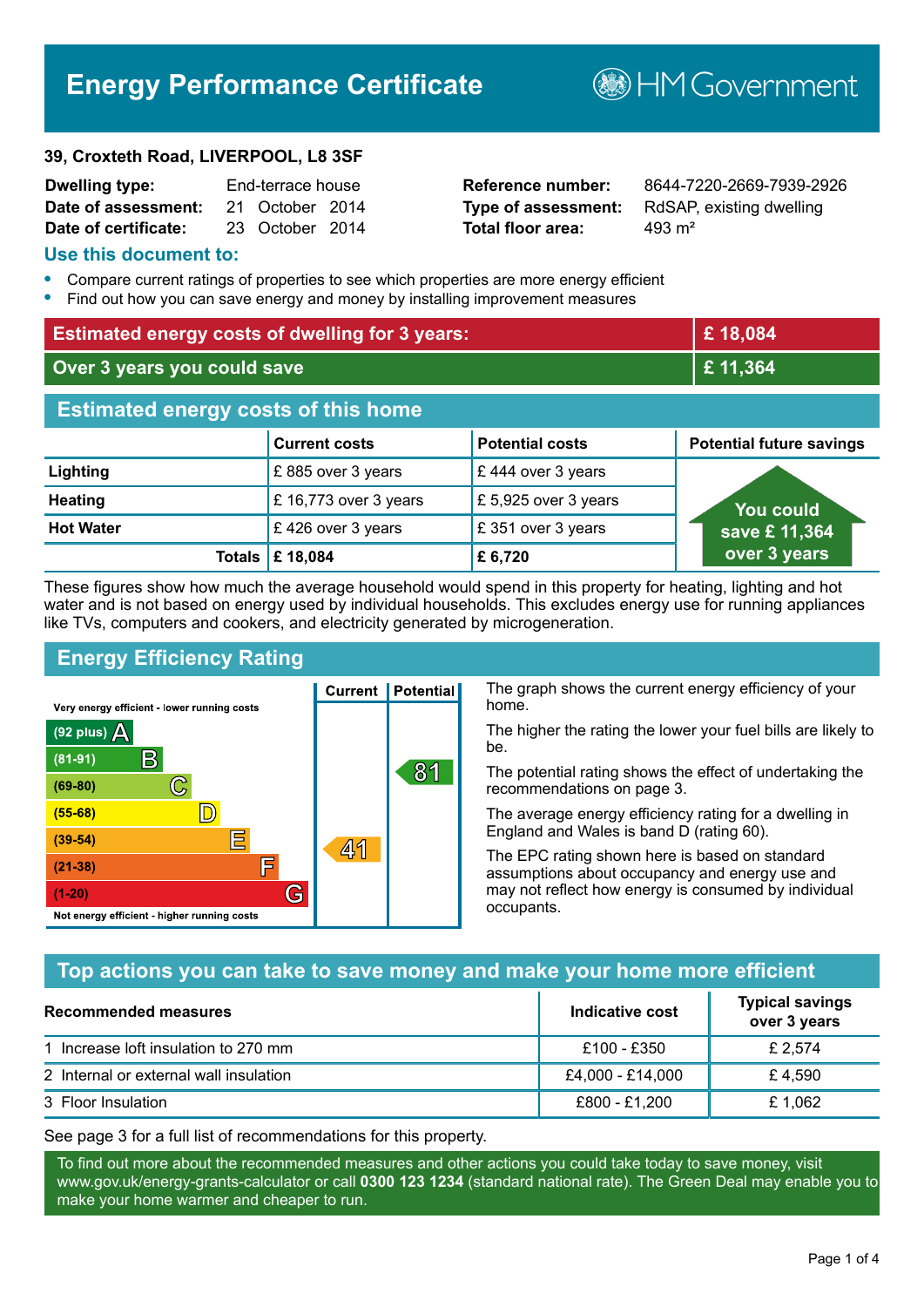#### 39, Croxteth Road, LIVERPOOL, L8 3SF 23 October 2014 RRN: 8644-7220-2669-7939-2926

**Energy Performance Certificate**

# **Summary of this home's energy performance related features**

| <b>Element</b>        | <b>Description</b>                             | <b>Energy Efficiency</b> |
|-----------------------|------------------------------------------------|--------------------------|
| Walls                 | Solid brick, as built, no insulation (assumed) | ★☆☆☆☆                    |
| Roof                  | Pitched, no insulation                         | ★☆☆☆☆                    |
| Floor                 | To unheated space, no insulation (assumed)     |                          |
| Windows               | Fully double glazed                            | ★★★☆☆                    |
| Main heating          | Boiler and radiators, mains gas                | ★★★★☆                    |
| Main heating controls | Programmer, TRVs and bypass                    | ★★★☆☆                    |
| Secondary heating     | Portable electric heaters (assumed)            |                          |
| Hot water             | From main system                               | ★★★★☆                    |
| Lighting              | No low energy lighting                         | *****                    |

Current primary energy use per square metre of floor area: 288 kWh/m² per year

The assessment does not take into consideration the physical condition of any element. 'Assumed' means that the insulation could not be inspected and an assumption has been made in the methodology based on age and type of construction.

#### **Low and zero carbon energy sources**

Low and zero carbon energy sources are sources of energy that release either very little or no carbon dioxide into the atmosphere when they are used. Installing these sources may help reduce energy bills as well as cutting carbon. There are none provided for this home.

## **Your home's heat demand**

For most homes, the vast majority of energy costs derive from heating the home. Where applicable, this table shows the energy that could be saved in this property by insulating the loft and walls, based on typical energy use (shown within brackets as it is a reduction in energy use).

| <b>Heat demand</b>           | <b>Existing dwelling</b> | Impact of loft<br>insulation | Impact of cavity<br>wall insulation | Impact of solid<br>wall insulation |
|------------------------------|--------------------------|------------------------------|-------------------------------------|------------------------------------|
| Space heating (kWh per year) | 81,113                   | (12, 772)                    | N/A                                 | (22, 791)                          |
| Water heating (kWh per year) | 2,502                    |                              |                                     |                                    |

You could receive Renewable Heat Incentive (RHI) payments and help reduce carbon emissions by replacing your existing heating system with one that generates renewable heat, subject to meeting minimum energy efficiency requirements. The estimated energy required for space and water heating will form the basis of the payments. For more information, search for the domestic RHI on the www.gov.uk website.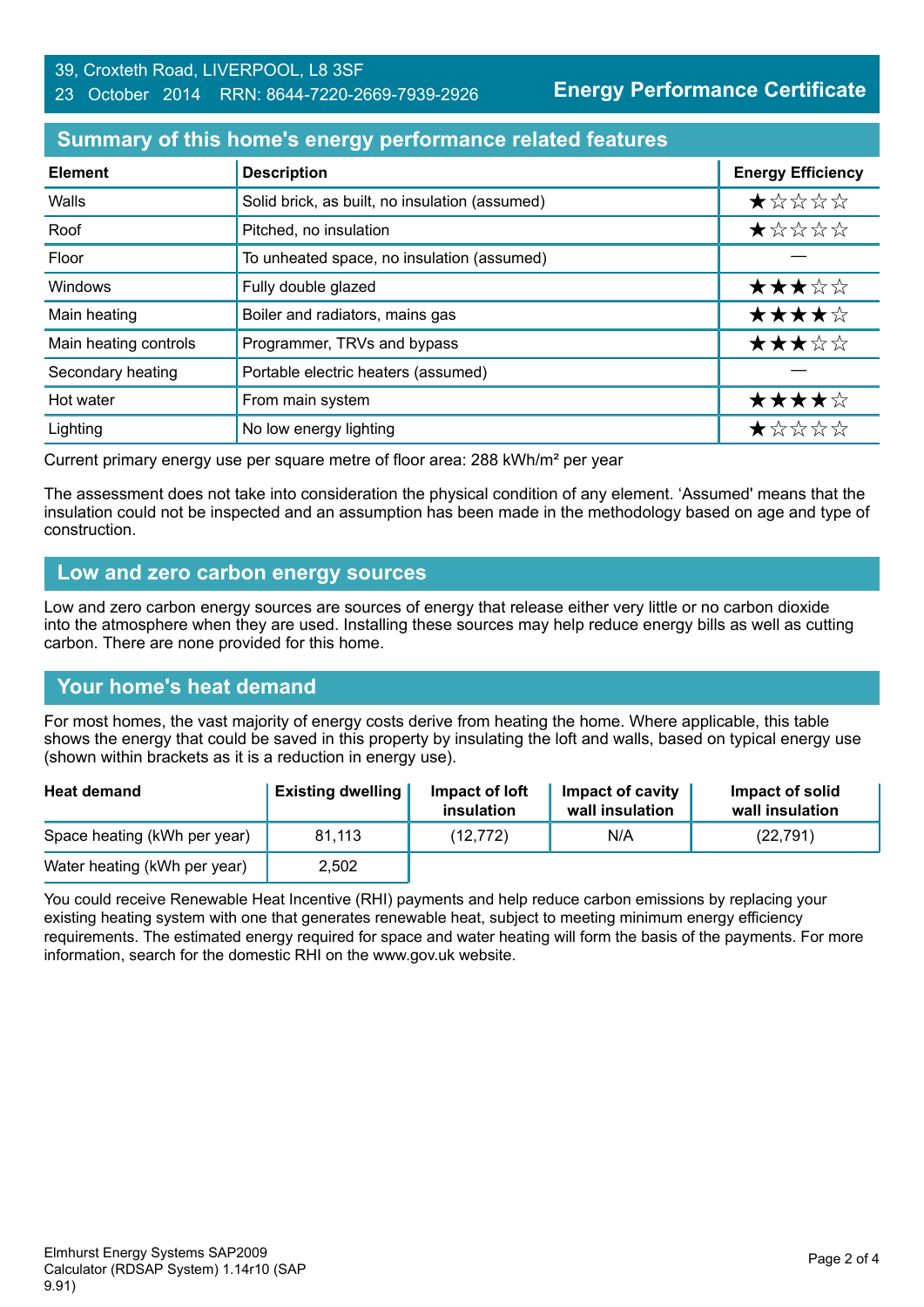#### 39, Croxteth Road, LIVERPOOL, L8 3SF 23 October 2014 RRN: 8644-7220-2669-7939-2926

#### **Recommendations**

The measures below will improve the energy performance of your dwelling. The performance ratings after improvements listed below are cumulative; that is, they assume the improvements have been installed in the order that they appear in the table. Further information about the recommended measures and other simple actions you could take today to save money is available at www.gov.uk/energy-grants-calculator. Before installing measures, you should make sure you have secured the appropriate permissions, where necessary. Such permissions might include permission from your landlord (if you are a tenant) or approval under Building Regulations for certain types of work.

| <b>Recommended measures</b>               | Indicative cost  | <b>Typical savings</b><br>per year | <b>Rating after</b><br>improvement |
|-------------------------------------------|------------------|------------------------------------|------------------------------------|
| Increase loft insulation to 270 mm        | £100 - £350      | £858                               | <b>E49</b>                         |
| Internal or external wall insulation      | £4,000 - £14,000 | £1,530                             | <b>D64</b>                         |
| <b>Floor Insulation</b>                   | £800 - £1,200    | £ 354                              | <b>D68</b>                         |
| Low energy lighting for all fixed outlets | £100             | £ 111                              | C69                                |
| Heating controls (room thermostat)        | £350 - £450      | £151                               | <b>C70</b>                         |
| Replace boiler with new condensing boiler | £2,200 - £3,000  | £785                               | C78                                |
| Solar photovoltaic panels, 2.5 kWp        | £9,000 - £14,000 | £ 238                              | <b>B81</b>                         |

#### **Alternative measures**

There are alternative measures below which you could also consider for your home.

- **•** Air or ground source heat pump
- **•** Micro CHP

# **Opportunity to benefit from a Green Deal on this property**

Green Deal Finance allows you to pay for some of the cost of your improvements in instalments under a Green Deal Plan (note that this is a credit agreement, but with instalments being added to the electricity bill for the property). The availability of a Green Deal Plan will depend upon your financial circumstances. There is a limit to how much Green Deal Finance can be used, which is determined by how much energy the improvements are estimated to **save** for a 'typical household'.

You may be able to obtain support towards repairs or replacements of heating systems and/or basic insulation measures, if you are in receipt of qualifying benefits or tax credits. To learn more about this scheme and the rules about eligibility, call the Energy Saving Advice Service on **0300 123 1234** for England and Wales.